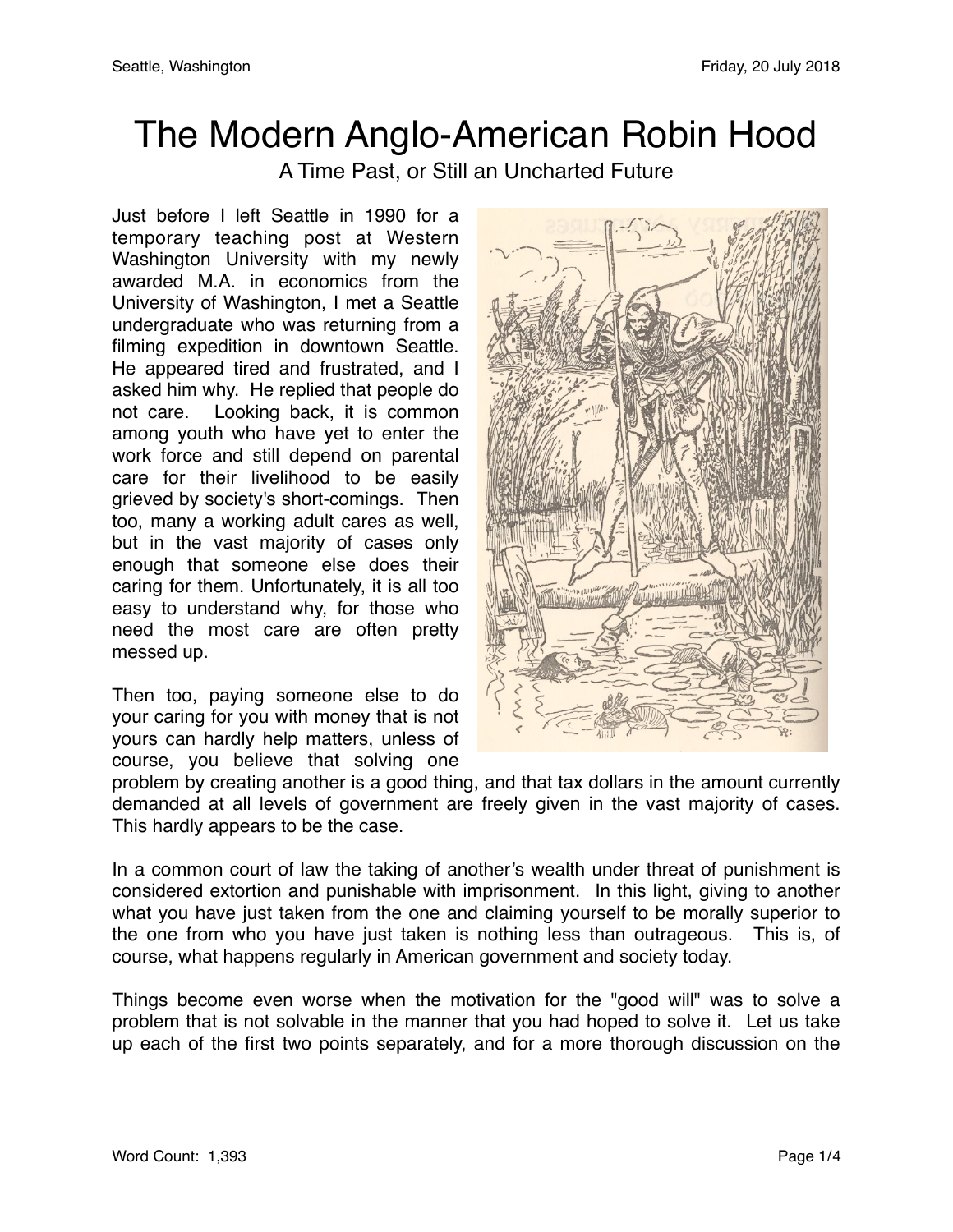intended solution, please see my recent article entitled "Seattle City Hall: Eighty More Matts for the Homeless".<sup>1</sup>

## **The Extortion**

Our nation was founded on the principle that "government, even in its best state, is but a necessary evil"[.2](#page-1-1) Since Lincoln's war of consolidation from 1861 until 1865 when marshal law was first declared on American soil by someone other than the British, we have gradually replaced the above phrase with "government is necessary".

It has taken more than a century and a half to realize what Lincoln set into motion with the death of more than 600 thousand American lives and the many tens of thousands more who survived their wounds only to live the rest of their life as a maimed war hero. It was an ignominious war that trampled the US Constitution and made Washington, D.C. sovereign over the once free and independent federated states. Although the 13th Amendment was surely a welcome result, historical documents show with good clarity that it was hardly Lincoln's motivation for declaring war.

Further, the principle of taxation with representation was palatable so long as the general public understood the primary purpose of government in a free society - namely, protect the right of the individual to his "life, liberty, and pursuit of happiness".<sup>3</sup>

The **right to life** was understood to mean the right to bear arms and defend oneself against all aggressors. Today, we think of it as the *Right to Life* of the unborn, a far cry from its original intent. In those days you were lucky, if you even made it past the first several years after a successful birth.

The **right to liberty** was based on the idea that all of us are to be treated equally before the law, that the people are sovereign, and that we, the people, have the final word under which laws we wish to be governed -- in short, rule by consent. Today, it appears to mean little more than the right to offend whomever you like for whatever reason.

The **right to the pursuit of happiness** was just that -- a right to pursue. It was not a guarantee of outcomes. It simply meant that each of us had the right to acquire property, and that the fundamental purpose of government is to defend our right to our

<span id="page-1-0"></span><sup>1</sup> Roddy A. Stegemann. 2018. *Viewpoint*. "Seattle City Hall: Eighty More Matts for the Homeless". (July 20). <[https://www.hashimori.com/moogoonghwa/viewpoint/kuow/cityhall\\_homeless.pdf](https://www.hashimori.com/moogoonghwa/viewpoint/kuow/cityhall_homeless.pdf)>

<span id="page-1-1"></span><sup>2</sup> Thomas Paine. 1776. *Common Sense*, p. 8. Philadelphia. It is said that no written document contributed more to America's declaration of independence from England than *Common Sense*.

<span id="page-1-2"></span><sup>3</sup> Thomas Jefferson. 1776. Declaration of Independence. Philadelphia. The US Constitution was written to safeguard the principles set forth in this declaration.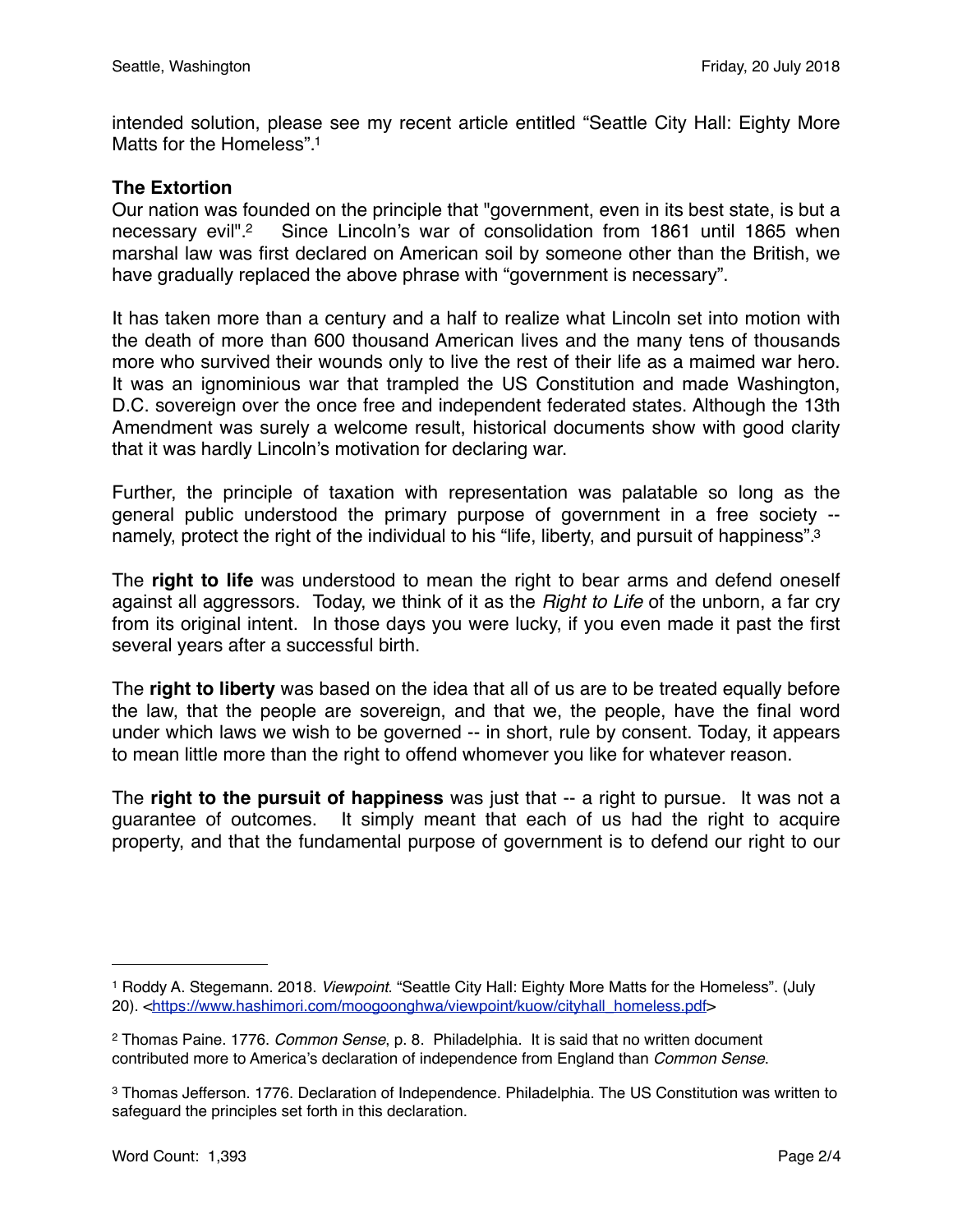property "against all enemies foreign and domestic"[.4](#page-2-0) To this end, by the way, a federal government was formed that would have the appearance of a sovereign state to the outside, but be the servant of the people and the several states to which they were loyal on the inside. Today, state flags are typically flown beneath the national flag and nearly all Americans and every state depend on national government for their existence.

Four hundred thirty-five representatives, 50 senators, nine Supreme Court justices, a president, a vice president, and a national bureaucracy dictate to some 360,000,000 people how they should live their lives. Although there are still three branches of government, the separation of powers and due process -- our primary defenses against oppressive government -- have been largely dissolved through an unconstitutional subdelegation of legislative authority to unelected national bureaucrats and the president on the one hand, and judicial deference on the part of our court system to the same on the other[.5](#page-2-1) Today, we stand as citizen-subjects before our national government in much the same way that British citizens kneeled before theirs in the early 17th century when our New England forefathers fled England to the western shores of the Atlantic in search of political and religious freedom[.6](#page-2-2)

We have become a disgrace unto our founding.

## **The Outrage**

Robin Hood was a British folk hero whom most everyone still recognizes today.<sup>7</sup> Unfortunately, his courageous heroism as a vigilante in constant flight from the British Crown whose wealth he stole from cruel and arrogant nobles on behalf of the needy, his renegade band, and himself has been perverted by modern liberal thought. Today, Robin Hood's hat and costume have been donned by political cowards protected by law that they themselves write, and whose booty is taken from income earners across the nation without regard to the moral integrity of the earner.

In effect, these cowardly charlatans have institutionalized the banditry of the poor, perverted our nation's founding principles, and cut our nation into opposing halves --

<span id="page-2-0"></span><sup>4</sup> Constitutional Convention. 1787. Philadelphia. The first government document written in the history of the world that acknowledged the right of a people to choose its own government and live according to deliberated laws of its own making.

For a brief introduction to what you should have been taught in your high school civics class, but probably was not see Hillsdale College's Free Online Courses at [<https://www.hillsdale.edu/academics/free-online](https://www.hillsdale.edu/academics/free-online-courses/)[courses/>](https://www.hillsdale.edu/academics/free-online-courses/)

<span id="page-2-1"></span><sup>5</sup> Philip Hamburger. 2014. *Is Administrative Law Unlawful? Chicago*. The University of Chicago Press. This book is available in the University of Washington Law Library.

<span id="page-2-2"></span><sup>6</sup> Alexis de Tocqueville. 1835. *De la Démocratie en Amérique*. Tome Premier, Chapitre 2. Paris. Librairie de Médicis. Available in the Suzallo-Allen Library on the University of Washington campus.

<span id="page-2-3"></span><sup>7</sup> Howard Pyle. 1883. *The Merry Adventures of Robin Hood*. Project Gutenberg: <[https://](https://www.gutenberg.org/files/10148/10148-h/10148-h.htm) [www.gutenberg.org/files/10148/10148-h/10148-h.htm>](https://www.gutenberg.org/files/10148/10148-h/10148-h.htm)